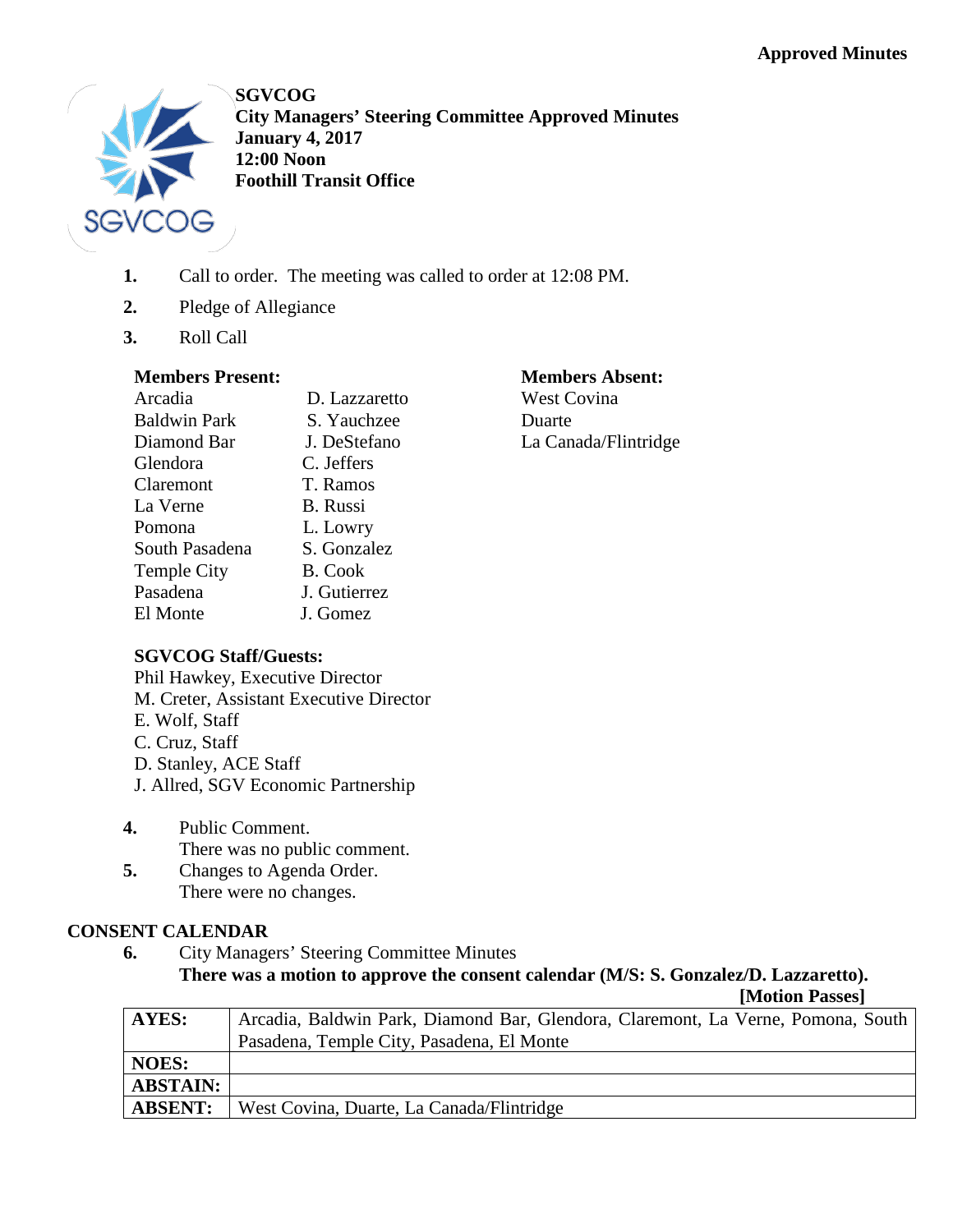## **ACTION ITEMS DISCUSSION ITEMS**

**7.** Ad Hoc ACE / Large Capital Project Committee Draft Report

P. Hawkey opened the discussion with a review of the committee's report and recommendations. L. Lowry added her observations based on her membership on the ACE Ad Hoc Committee. Led by C. Jeffers, the city managers raised several concerns about an ongoing roll of the ACE to function as a construction management agency.

- They questioned how ACE staffing would accommodate a constant fluctuation in the number of projects the agency may have at any given time.
- There was concern about the level of liability other COG cities not directly tied to a construction project would be subject to under the proposed expanded authority of the ACE.
- Some city managers believed the selection of projects, supported by a majority of COG board members but opposed by others, could lead unnecessarily to conflict within the organization.
- There was concern that Metro or Caltrans may not give up control of a project to ACE. C. Jeffers suggested instead an organizational model that maintained ACE as a construction management agency that cities could independently (or in groups) enter into contractual agreements with.
- Some questioned the amorphous nature of the mission ACE would be taking on compared to the specific mission they have now: manage grade separation construction projects.

Ultimately, there was support for recommendations 1, 2, and  $4 - 6$  as written; with strong support for recommendation number 2, hiring a Transportation Planner. The city mangers supported changing recommendation number 3 to read,

Investigate further possible ACE governance changes and potential future capacity to construct capital projects in the SGV and report back in 90 days to the City Managers Steering Committee.

This reflects their desire for more time and information regarding the transition of ACE to take on a transportation construction management role under the SGVCOG. Examples of the type of information they would like are the outcome of discussions with Caltrans about the ACE taking over authority for management of projects from Caltrans and the results of Metro's Measure M funding guidelines being drafted over the next few months. The city managers requested a report back with these follow up details within 90 days.

### **There was a motion to approve recommendations 1, 2, and 4 – 6 as written, and approve recommendation 3 as revised above. (M/S: C. Jeffers/O. Chi).**

**[Motion Passes]** 9A**BSTAIN: ABSENT:** 10. C **AYES:** Arcadia, Baldwin Park, Diamond Bar, Glendora, Claremont, La Verne, Pomona, South Pasadena, Temple City, Pasadena, El Monte **NOES:** West Covina, Duarte, La Canada/Flintridge